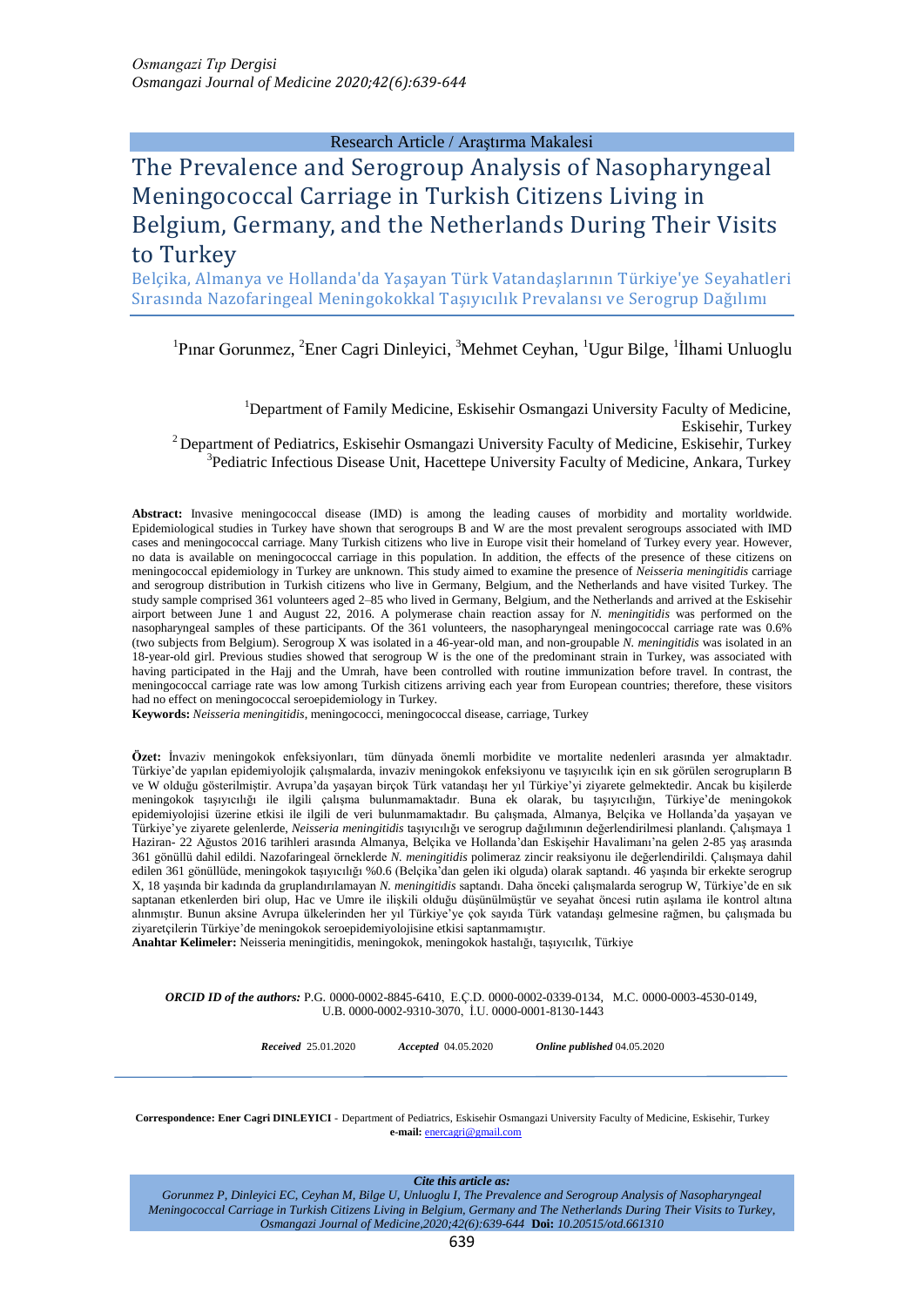### **1. Introduction**

Invasive meningococcal disease (IMD) results from infection with *Neisseria meningitidis* and is associated with high fatality rates and, in 10–20% of cases, long-term sequelae, including neurologic complications, loss of limbs, and hearing loss (1–2). Each year, 1.2 million new meningococcal infection cases occur globally, 135,000 of which result in death (3). Twelve serogroups of *N. meningitidis* have been identified on the basis of their polysaccharide structures. However, the majority of IMD cases are attributed to serogroups A, B, C, W, X, and Y. Serogroup distribution is unpredictable and depends on geographical location (1– 5). Adequate surveillance of meningococcal infections is the key element in maintaining accurate epidemiological data and developing potential vaccine prevention strategies (1).

IMD is transmitted by respiratory droplets. IMD infection results from exposure to the respiratory secretions of infected patients or asymptomatic nasopharyngeal carriers. Therefore, close respiratory contact, particularly with household members, increases the risk of contracting the disease. Nationwide meningococcal carriage rates make up one of the main indicators used to determine the epidemiology of IMD. Meningococcal carriage rates are typically highest in adolescents and young adults (1, 2, 6, 7). Other factors associated with nasopharyngeal carriage include prior bacterial or viral upper respiratory infections, smoking, low socioeconomic status, and visits to crowded places (2, 6, 7). Participation in the Hajj or the Umrah in Saudi Arabia is also associated with an increased risk of meningococcal carriage, particularly carriage of serogroup W (8).

The incidence of IMD has decreased over the years. However, *N. meningitidis* has

been the primary cause of acute bacterial meningitis in children since the onset of the widespread use of conjugated pneumococcal and *Haemophilus influenzae* type b vaccines (9–12). In Turkey, *N. meningitidis* is the leading cause of bacterial meningitis; however, the serogroup distributions of IMD are dynamic and unpredictable and differ between neighboring countries (4, 5). Serogroups W and B are the major causes of IMD in Turkey, but serogroups A, Y, and X have also been observed in this country  $(9-11,13)$ . Since 2005, there have been no cases of meningococcal serogroup C in Turkey, even in the absence of the routine use of the meningococcal conjugated C vaccine (5, 11). Serogroup W has been important serogroup of IMD in Turkey since 2005, and a major route for the transfer of serogroup W to Turkey is attendance to the Hajj (4, 5, 8, 11).

Determination of carriage rates and serogroup distributions is particularly important for the development of immunization programs and other strategies to combat diseases and epidemic conditions. Many Turkish citizens have been living and working in Europe, mainly Germany, the Netherlands and Belgium, for many years. These citizens visit Turkey every year, especially during the summer. No data is available on meningococcal carriage by Turkish citizens living abroad; therefore, the effects of these groups on meningococcal carriage in Turkey are unknown. This study aimed to evaluate, regardless of age and gender, the carriage rates and serogroup distributions of *N. meningitidis* in Turkish citizens living in Germany, Belgium, and the Netherlands who visited Turkey in the summer.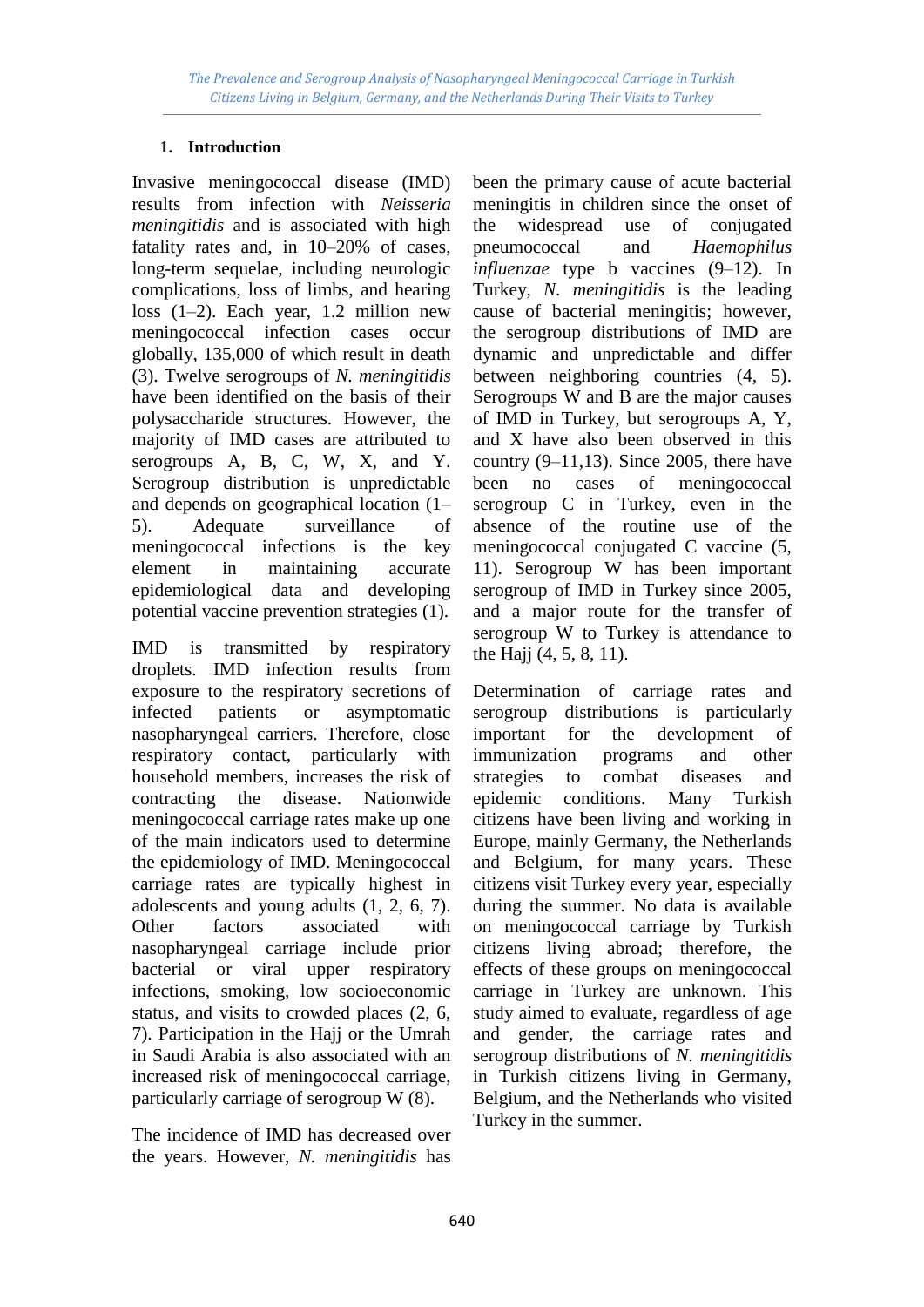# **2. Materials and Methods**

The present study involved the evaluation of the nasopharyngeal carriage rate of Turkish citizens living in Germany, Belgium, and the Netherlands who had visited Turkey. According to the official records, 13281 Turkish citizens from Belgium, 900 from the Netherlands, and 78 from Germany arrived at Eskisehir airport in 2015. Ethical approval for this study was obtained from the Local Ethics Committee of Eskisehir Osmangazi University (December, 2015/6). To conduct this study at the airport, necessary permissions were received from the city's legal office. This study received financial support from the Scientific Research Project of Eskisehir Osmangazi University. Informed consent Informed consent was obtained from each participant and/or a parent or legal guardian for every individual participant included to this study.

The present study enrolled Turkish citizens of all ages from Germany, Belgium, and the Netherlands who were visiting Turkey during the summer period. Data concerning age, gender, country of residence, and previous years of participation in the Hajj or the Umrah were recorded for each participant. Nasopharyngeal samples were obtained from incoming passengers either upon arrival at the airport or within three days of entry into the country. These samples were then placed in a transport medium and sent to the laboratory of the Department of Pediatric Infectious Diseases at Hacettepe University. This laboratory performed DNA isolation on each specimen, assessed the presence of *N. meningitidis*, and performed serogroup analyses on all the positive samples.

*Laboratory analysis:* The reagents and cartridges of Fujifilm QuickGene DNA Tissue Kit S (Fujifilm Wako Pure

Chemical Corp., Tokyo, Japan) and the QuickGene Mini80™ Nucleic Acid isolation tool (Autogen/FujiFilm, Holliston, MA, USA) were used to isolate nucleic acids from the nasopharyngeal swab samples. A polymerase chain reaction (PCR) analysis was performed to identify the bacterial agent. CtrA was the target gene for *N. meningitidis*. Definition of *N. meningitidis* and serogroup analyses were performed according to the protocol used in our previous nasopharyngeal meningococcal carriage study (14).

*Statistical analysis:* SPSS for Windows, Version 16.0 software (SPSS, Inc., Chicago, IL) was used to analyze the statistical frequencies of factors such as meningococcal infections, vaccination, Hajj pilgrimage, and gender. A  $p$  value  $\lt$ 0.05 was considered significant.

#### **3. Results**

The present study enrolled 361 volunteers (197 males, 164 females) aged between 2 and 85 years. The volunteers arrived in Eskisehir between June 1 and August 22, 2016. Of the 361 participants, 251 were from Belgium (133 males and 118 females), 93 were from Germany (58 males and 35 females), and 17 were from the Netherlands (6 males and 11 females). The mean age was  $46.9 \pm 19.1$  years.

The participants were divided into five groups on the basis of age:

- Group I: 21 participants (15 boys and 6 girls) aged 0–14 years
- Group II: 38 participants (21 males and 17 females) aged 15–24 years
- Group III: 98 participants (41 males and 47 females) aged 15–44 years
- Group IV: 140 participants (75 males) and 65 females) aged 45–64 years
- Group V: 67 participants (45 males and 22 females) aged >65 years.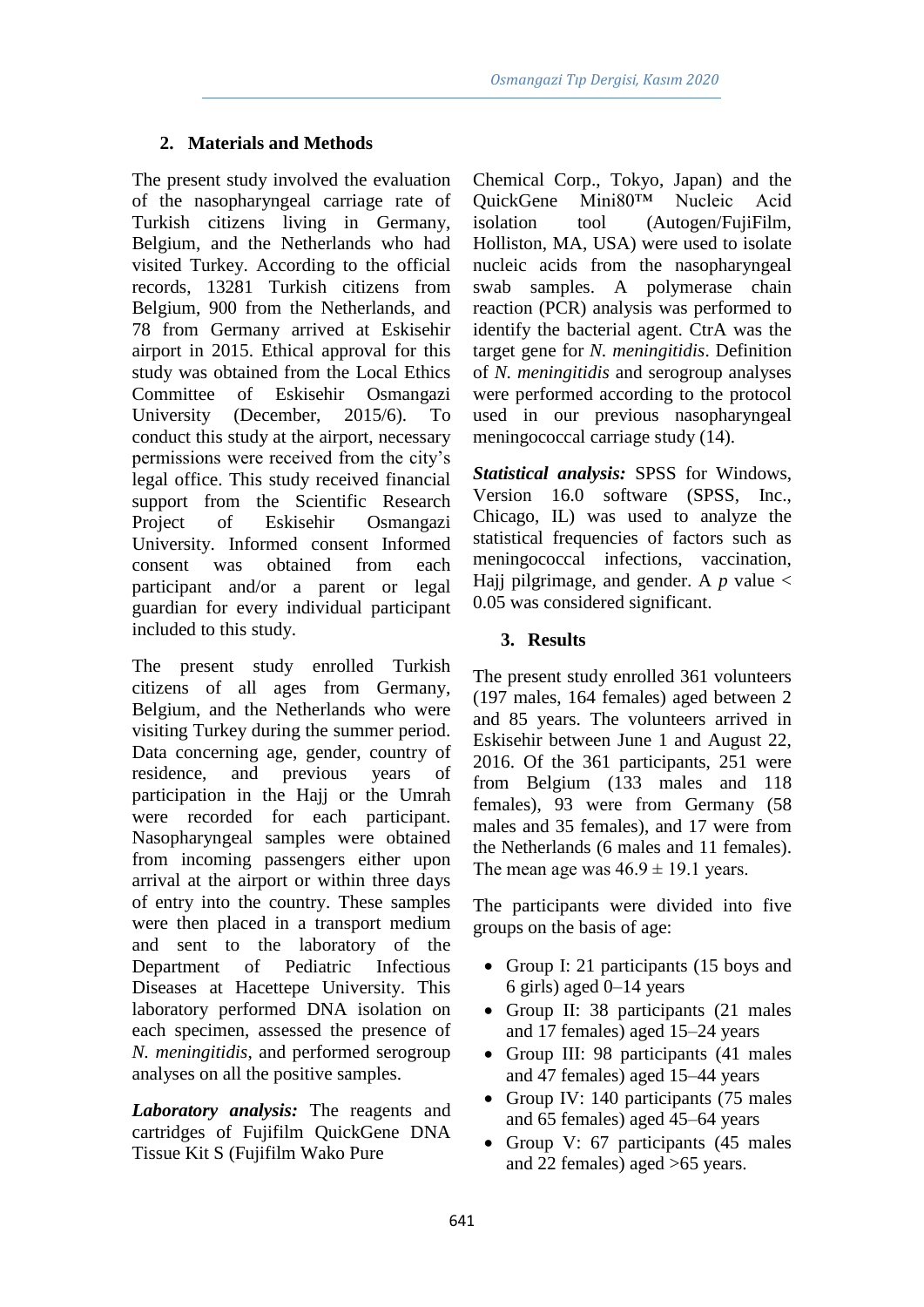Forty-four (12.2%) participants (all above 45 years of age) had previously visited Saudi Arabia for the Hajj and/or the Umrah. A total of 113 participants (31.3%) had previously received plain polysaccharide or conjugated meningococcal vaccines. The immunization rates by age group were as follows: Group I 90.4% (19/21); Group II 71.0% (27/38); Group III 24.2% (23/95); Group IV 12.1% (17/140); and Group 1: 40.2% (27/67). Of the participants with histories of participation in the Hajj or the Umrah, 44 (n = 17, 4.7% in Group IV; n = 27, 7.4% in Group V) had been immunized with the quadrivalent meningococcal polysaccharide vaccine. The remaining 69 participants also had histories of immunization with the monovalent meningococcal C conjugate vaccine and/or the quadrivalent meningococcal conjugate vaccine.

The overall meningococcal carriage rate found in this study was  $0.6\%$  (2/361). These two cases, which were from Groups II and IV, corresponded to carriage rates of 2.6% in Group II and 0.7% in Group IV. Both of these two participants were from Belgium. During the serogroup analysis, a non-groupable serogroup was isolated in an 18-year-old female participant who had previously been immunized with a meningococcal C vaccine during her childhood. Additionally, serogroup X was isolated in a 46-year-old male (with no previous history of participation in the Hajj or the Umrah) who had not been previously immunized.

## **4. Discussion**

Previous studies have found participation in the Hajj and the Umrah to be associated with the prevalence and serogroup distribution of *N. meningitidis* in Turkey, particularly for serogroup W (4, 5, 8). Each year, especially in the summer, the

majority of Turkish citizens living in Europe (mainly Germany and Belgium) visit their homeland of Turkey. According to the records of the Turkish Ministry of Tourism, more than five million people from Germany, one million people from the Netherlands, and six hundred thousand people from Belgium visited Turkey as tourists in 2015 (15). Meningococcal carriage has not been previously studied in these groups. The determination of meningococcal carriage rates and distributions of serogroups within this population, as well as their effects on meningococcal carriage in Turkey, is of great importance to vaccination programs. The present study evaluated meningococcal carriage in 361 participants who visited Turkey in the summer of 2016 from Germany, Belgium, and the Netherlands. A meningococcal carriage rate of 0.6% (two subjects from Belgium) was found in this sample. In 2014; 2,760 confirmed cases of IMD were reported in the European region according to the European Centre for the Disease Prevention and Control. Majority of the patients with IMD are infants and children below five years old, and the majority of IMD cases have been caused by serogroup B, followed by serogroup C). The incidence of IMD has been found to be per 100,000 individulas, 0.8 cases in Belgium, 0.4 cases in Germany, and 0.5 cases in the Netherlands (16).

Nasopharyngeal meningococcal carriage is important because of its significant role in the development of IMD. The meningococcal carriage rate is 5–10% in general population and varies depending on age (6–7). Studies in Europe and North America have indicated meningococcal carriage rates of 3% in children aged four years and below and rates of 24–37% in young adults (17). Meningococcal carriage rates in other countries have been reported as follows: 9.9% in the Czech Republic, 10.6% in Greece, 6.2% in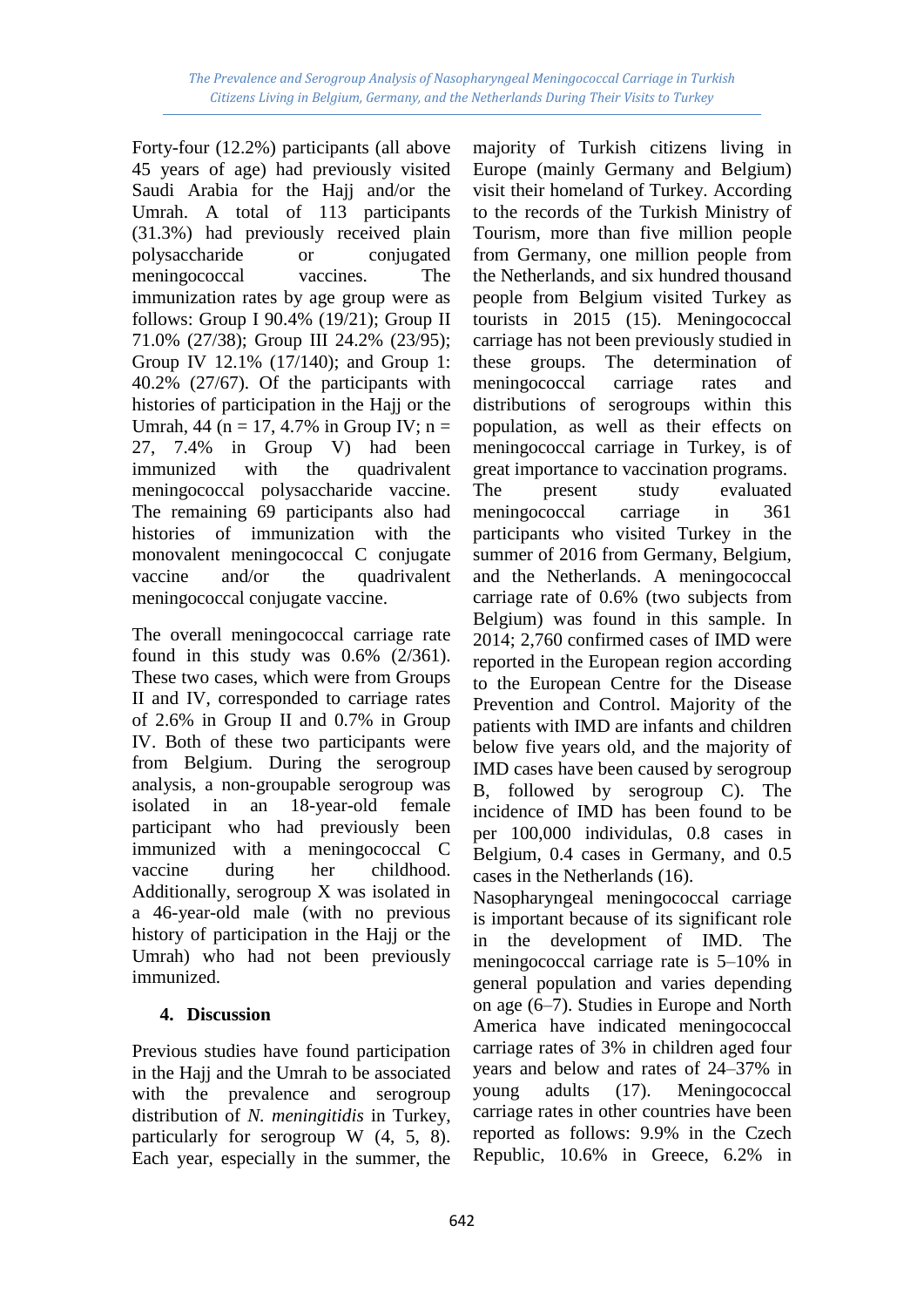Nigeria, 9.6% in Norway, 2.7% in Morocco, and 1.7% in Sudan (14). In a 2015 study of 1,518 adolescents and young adults aged 10–24 years in Turkey, Tekin et al. (14) found a meningococcal carriage rate of 6%, with serogroup W being the most prevalent. A 2016 study in Istanbul (18) found an N. *meningitidis*  carriage rate of 0.6% among 1,000 subjects aged 0–79 years. The present study found a meningococcal carriage rate of 0.6% among Turkish citizens living in Belgium, Germany, and the Netherlands.

Carriage rates, such as the incidence of invasive disease, tend to vary with age. In Europe and North America, meningococcal carriage rates increase rapidly during adolescence and young adulthood but are very low during the first years of life (6, 7, 17). A 2011 review of 27 European countries found that the carriage rate of *N. meningitidis* increased during childhood and during the age range of 15–24 years, even though it varied by country (19). The meningococcal carriage rate found in the present study was lower than those found in other countries. Similar to other invasive diseases, meningococcal carriage rates and related serogroups vary geographically.

An ongoing study conducted by Ceyhan and colleagues over a period of 12 years (since 2005) in Turkey showed that *N. meningitidis* was the most commonly isolated agent in pediatric bacterial meningitis, with serogroups B and W being the most prevalent (8–11). No infections related to serogroup C, which is very common in many European countries, were detected in any of the participants between 2005 and 2017 (8– 11). Further, Tekin et al. (14) did not detect serogroup C in a nasopharyngeal carriage study of Turkish 10–24-yearolds. In the present study, serogrup C was not detected. A non-groupable serogroup was isolated in an 18-year-old participant

while serogroup X was isolated in a 46 year-old participant. Serogroup X has been sporadically reported in the European region; however, serogroup X is an emerging cause of IMD in sub-Saharan Africa, where it has been responsible for many outbreaks (20).

One limitation of the present study was that the volunteer sample was obtained from a population of differing age groups, mainly from middle-aged and elderly adults. The number of children and adolescents, in whom meningococcal carriage is most common, was limited. No analyses of genetic strain characteristics or lineages were performed on the isolates.

The present study revealed that Turkish citizens arriving in Turkey from European countries had a low meningococcal carriage rate. Serogroup C was not detected in this group, possibly due to the high rate and long history of serogroup Crelated monovalent conjugate vaccines in their countries of residence. In Turkey, the majority of pediatricians and infectious disease specialists reported believing that meningococcal vaccines should be a part of the National Immunization Program, especially for healthy children as well as groups at risk of developing IMD (21). In summary, the development of vaccine strategies for meningococcal infections, ongoing surveillance studies, and strategies to monitor travelers and other high-risk groups are important in preventing the spread of IMD both in Turkey and worldwide.

*Acknowledgement:* We special thanks to Emre Aycan and Venhar Gurbuz for their great effort for laboratory analysis. We thank the Samet Ece, for their logisitic support. This study were previously presented as a poster presentation at the  $14<sup>th</sup>$  Congress of The European Meningococcal and Haemophilus Disease Society (EMGM) meeting in Prague in 2018.